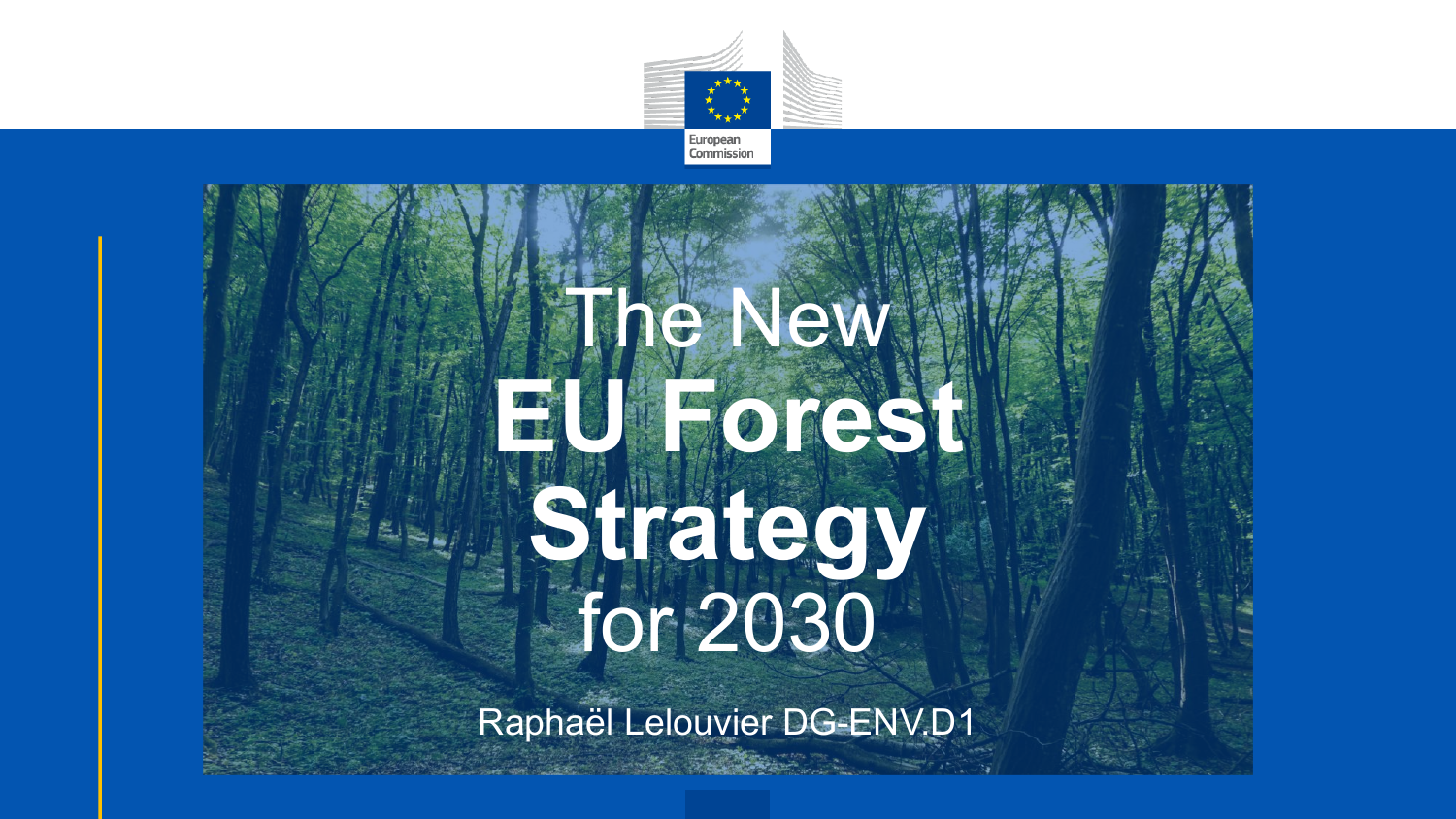### A flagship initiative of the Green Deal



#### The **new EU Forest Strategy**  will have as its key objectives:

- **Effective afforestation**
- Forest preservation, and
- Forest restoration

#### in Europe

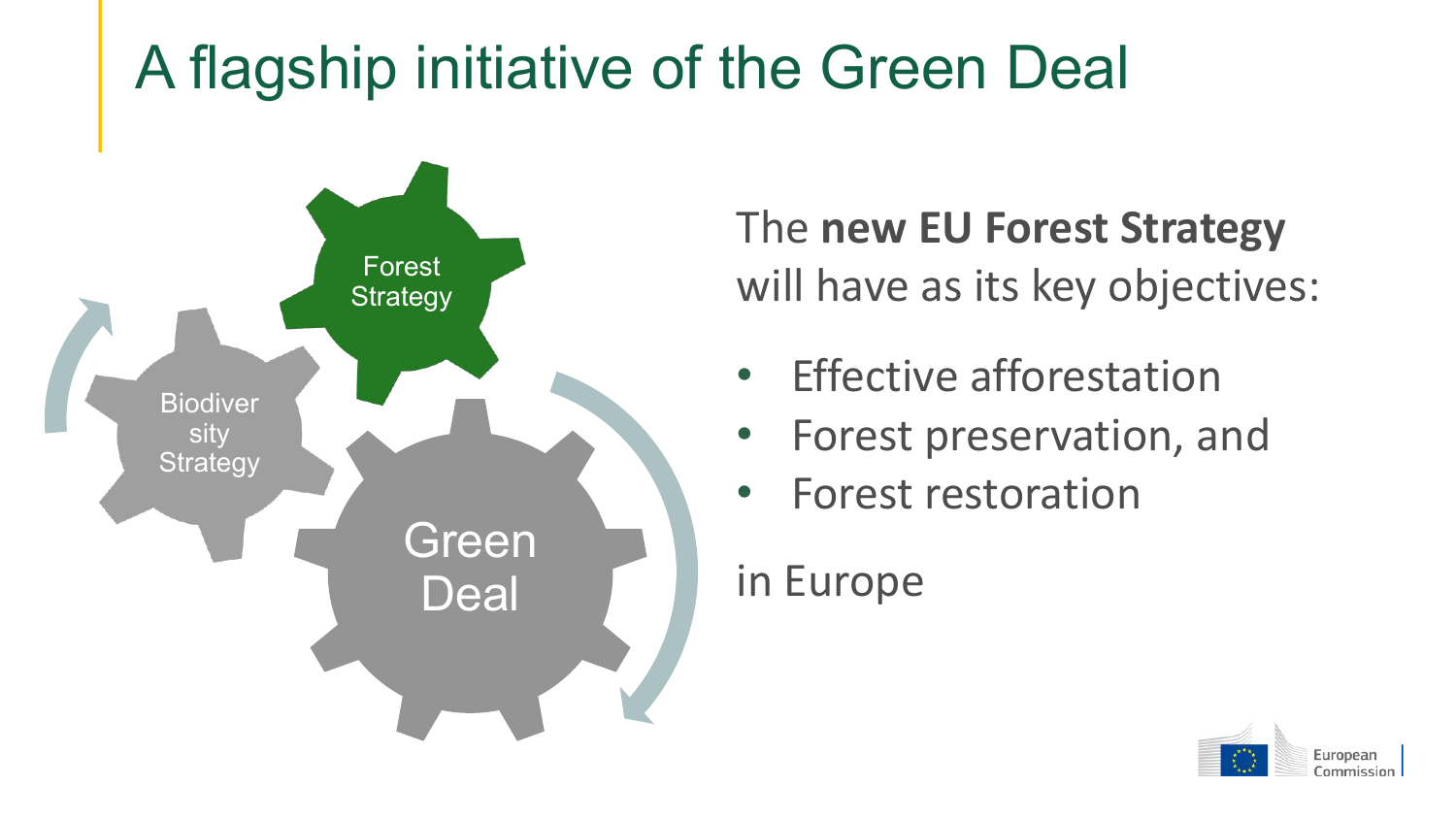### New EU Forest Strategy Objectives

- Improve the **quantity and quality** of EU forests
- Strengthen their **protection, restoration and resilience**
- **Adapt** Europe's forests to **climate change**
- Ensure that forests continue to deliver their **socio-economic functions**
- Ensure **vibrant rural areas** with thriving populations



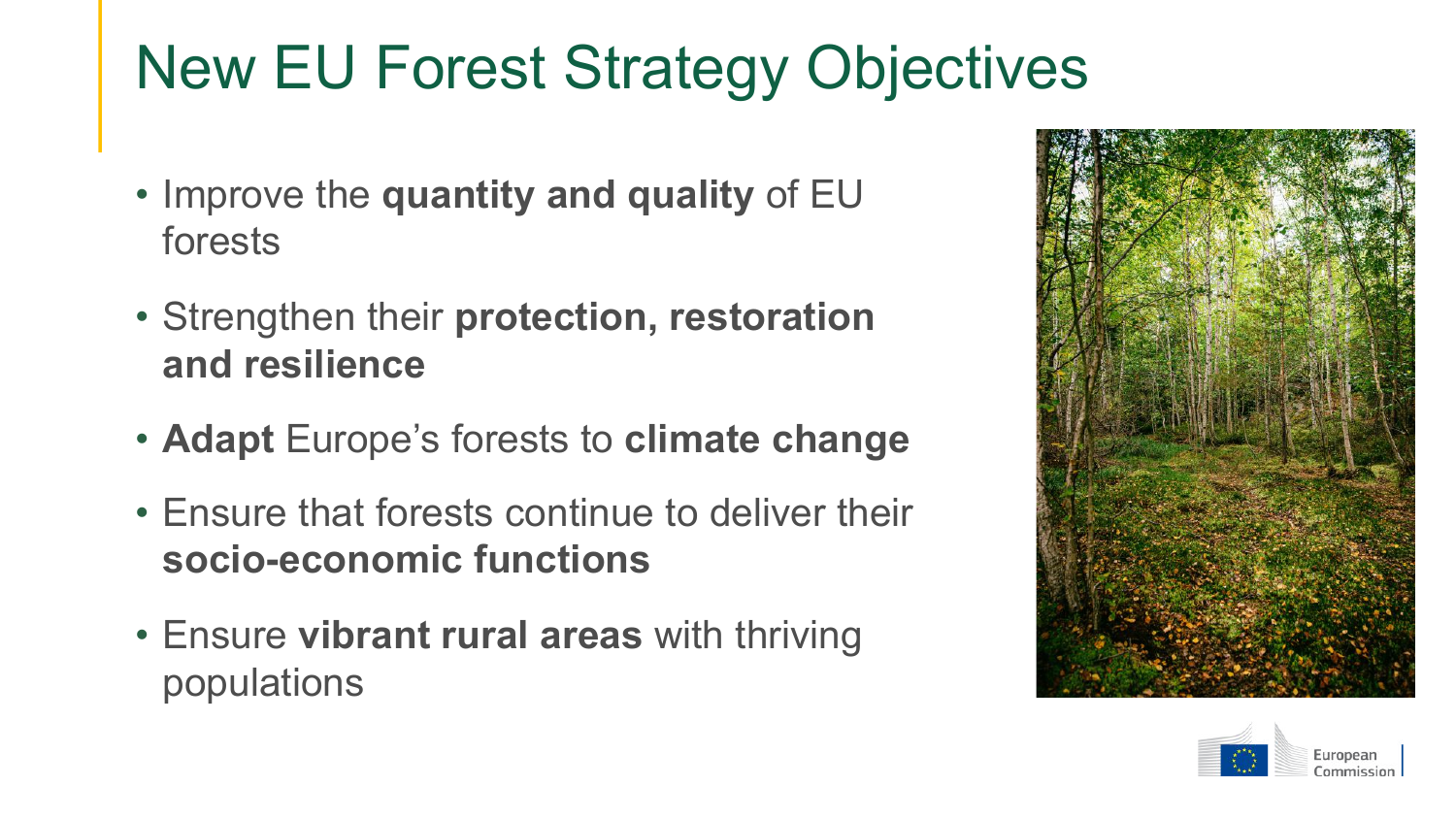### EUFS Headlines (1)



Long-lived wood products

Sustainable bioenergy



Non-wood forest-based bioeconomy



Develop skills and empower people

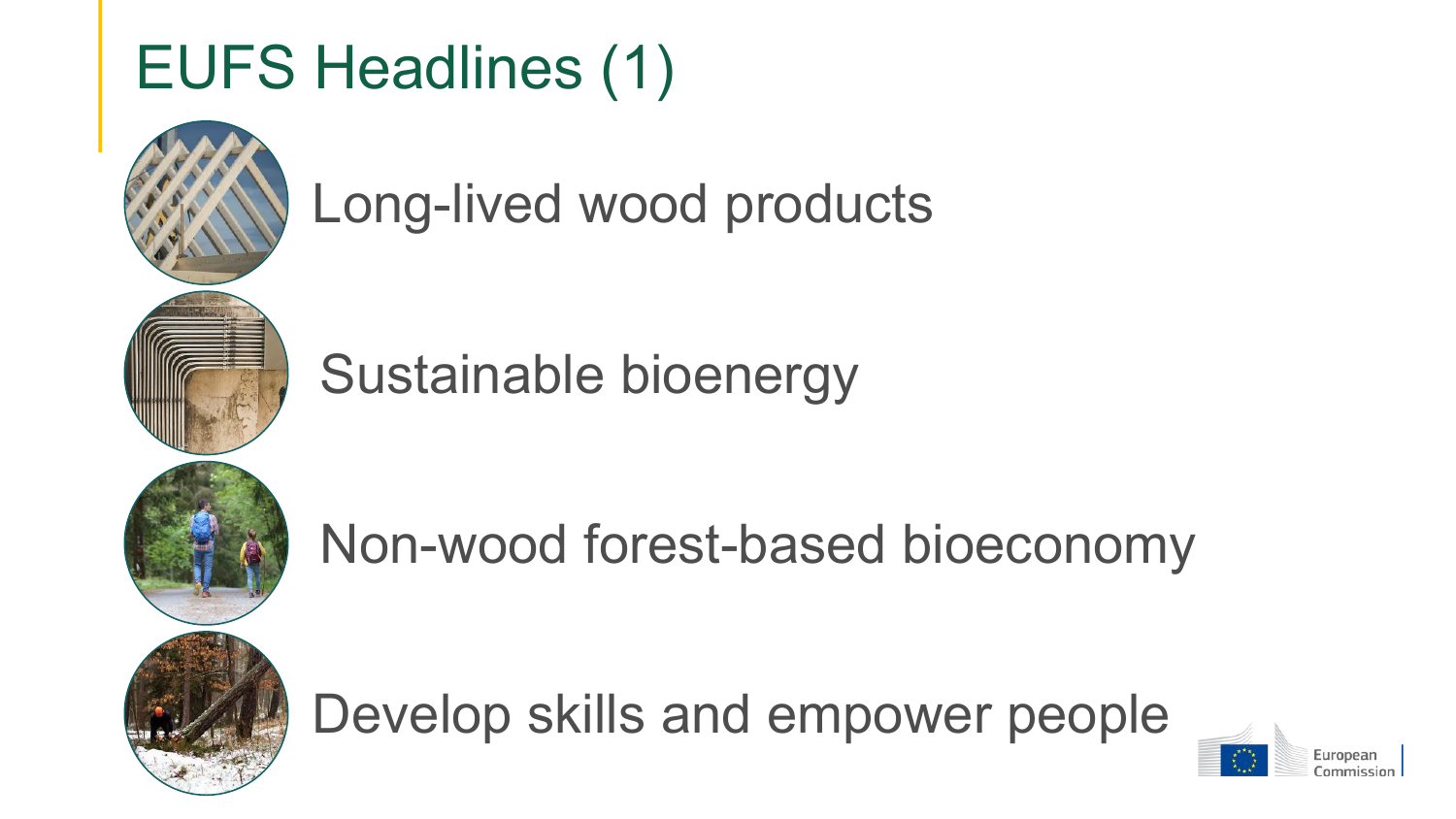### EUFS Headlines (2)



Primary and old-growth forests

Forest restoration, sustainable forest management and forest resilience



Re- and afforestation of biodiverse forests



Incentives for forest owners

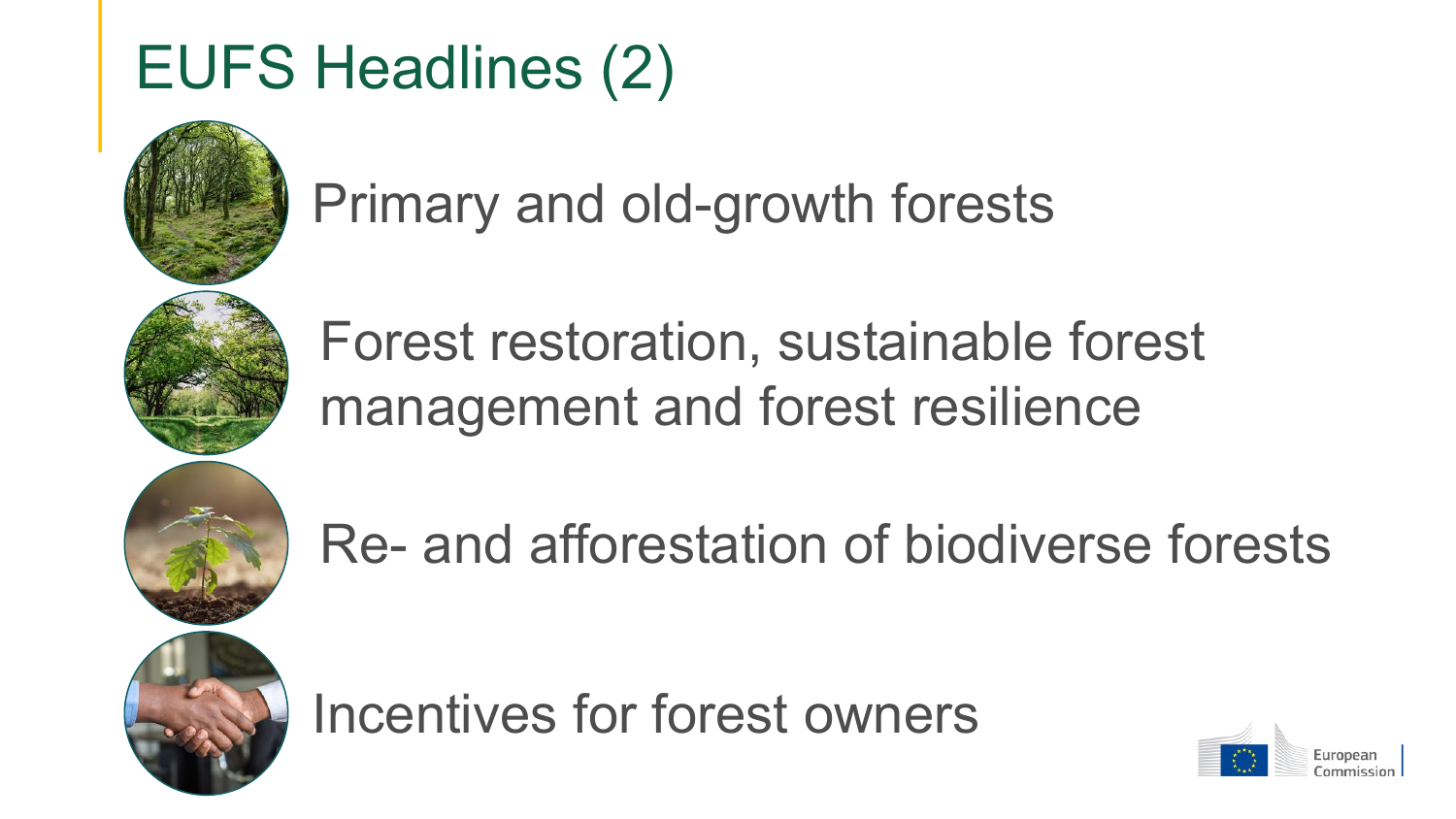

### Forest information in Europe

#### **Crucial for:**

- Monitoring the state of the environment, biodiversity
- Climate monitoring and targets
- 3 billion trees initiative

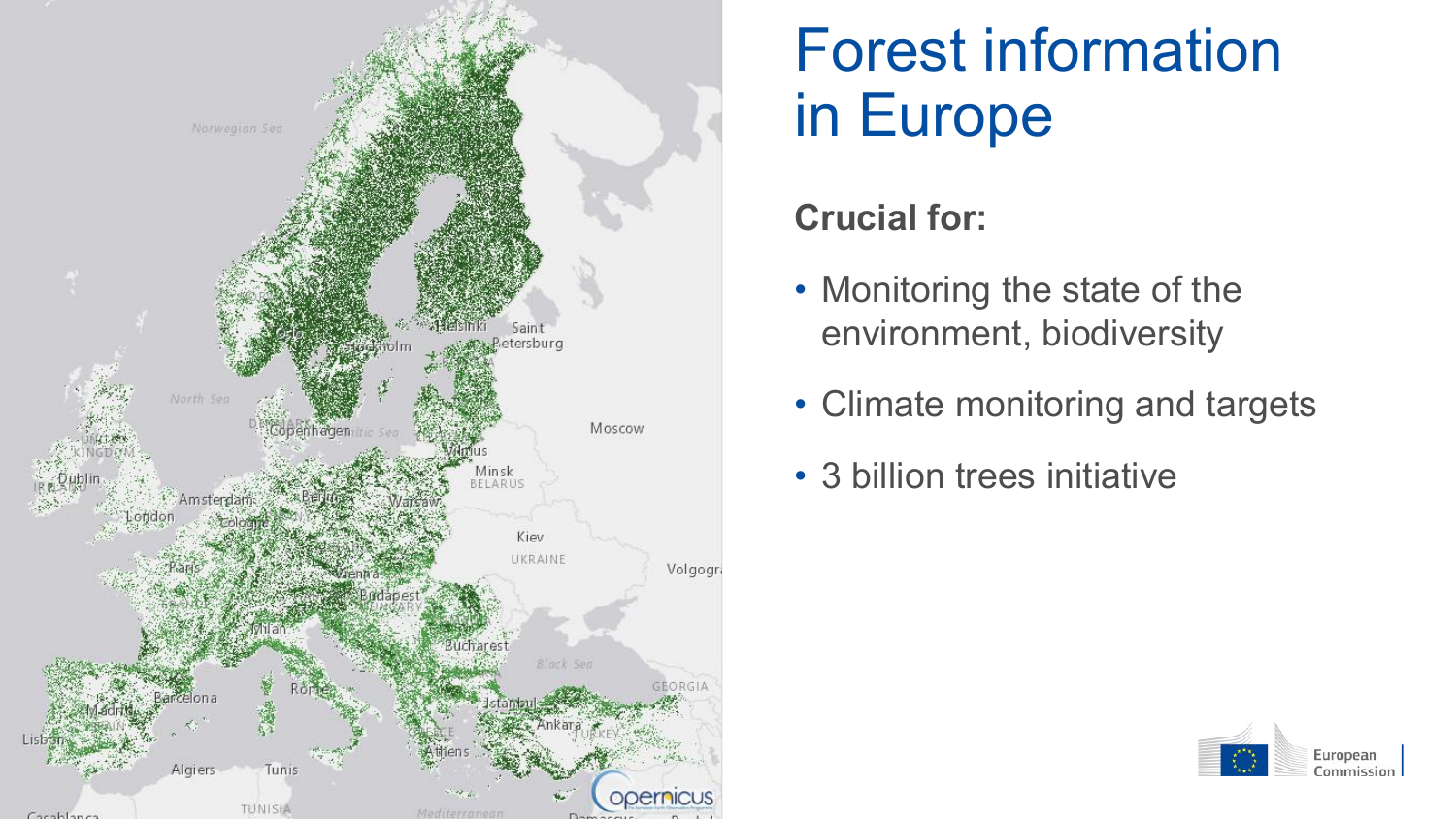

### Forest information in Europe

#### **Currently:**

- Patchy data, low spatial and temporal resolution
- No monitoring requirements, scattered reporting mechanisms
- Lack of interoperability, common definitions

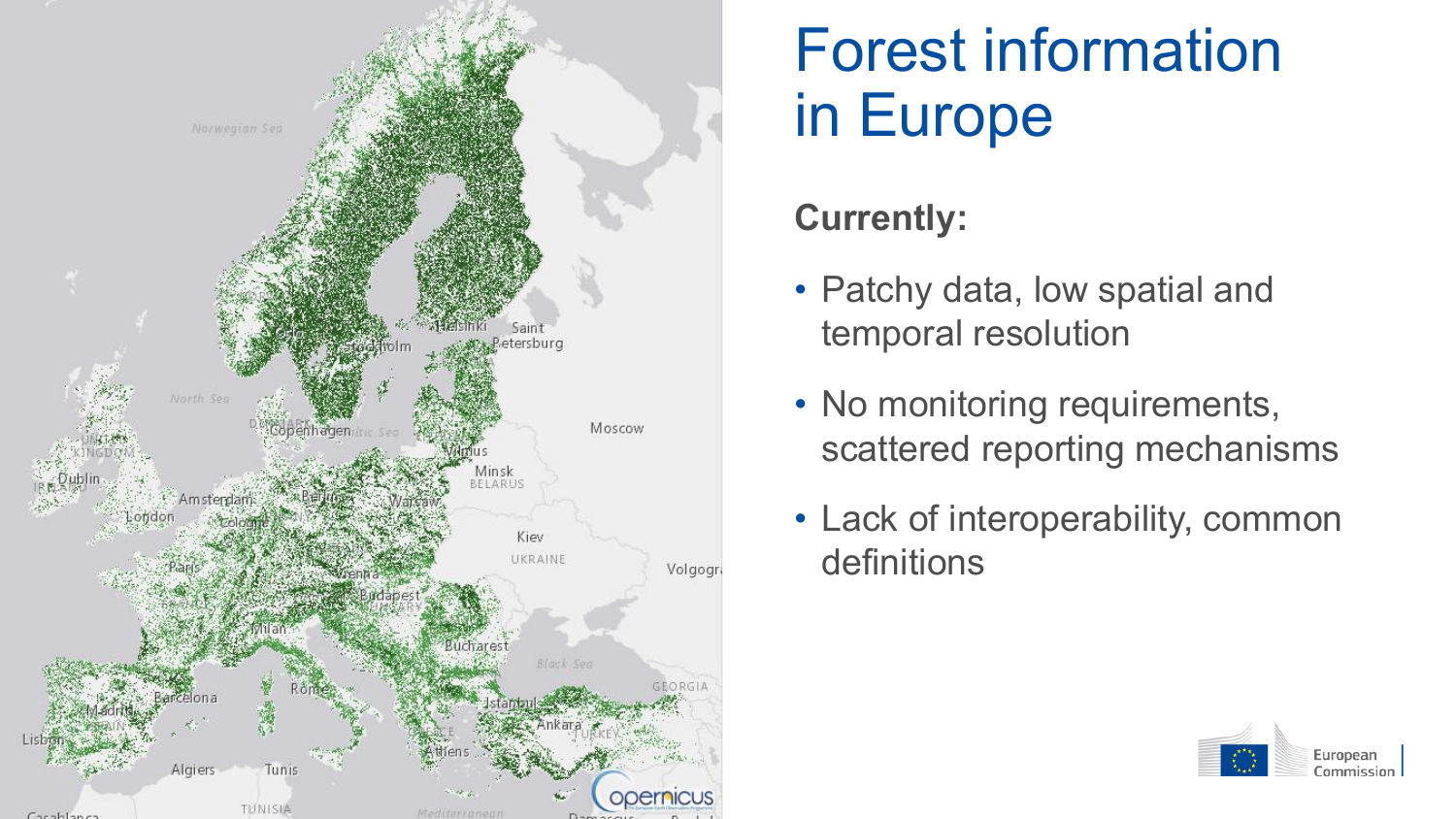### Legislative proposal for a Forest Observation, Reporting and Data Collection framework

#### **New integrated monitoring framework:**

- Frequent cost-efficient reporting
- Focus on EU policy relevant topics
- List of parameters for harmonised EU monitoring
- Combination of remote sensing (leveraging Galileo and Copernicus) and ground data
- Require Strategic Plans for forests prepared by Member States/Regions

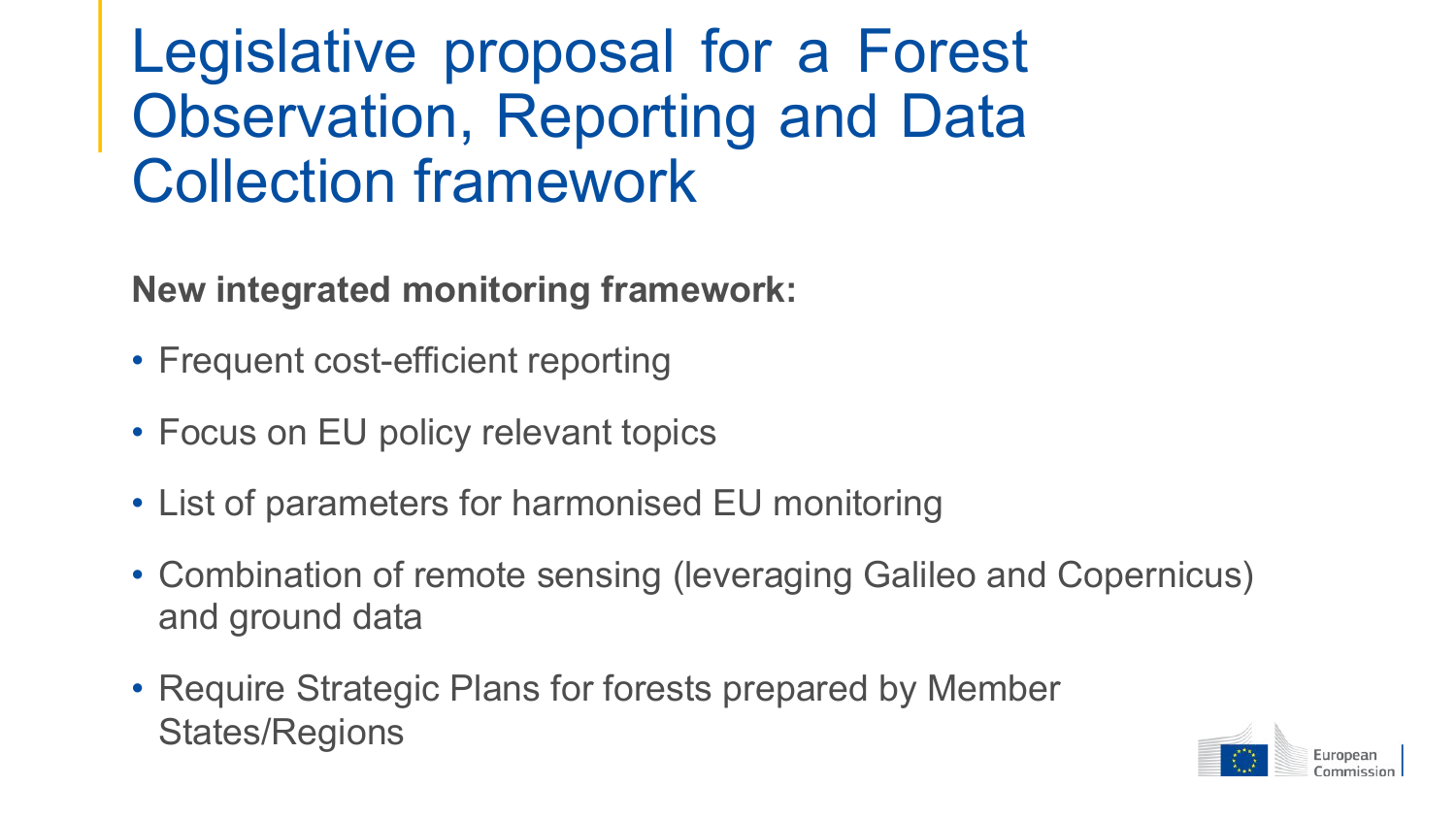



#### **Will be enhanced to become the corner stone for harmonised forest data in Europe**

- Dashboard of updated key indicators
- Regularly published country reports and lay summaries
- Open-data, accessible to all
- MapMyTree citizen monitoring platform